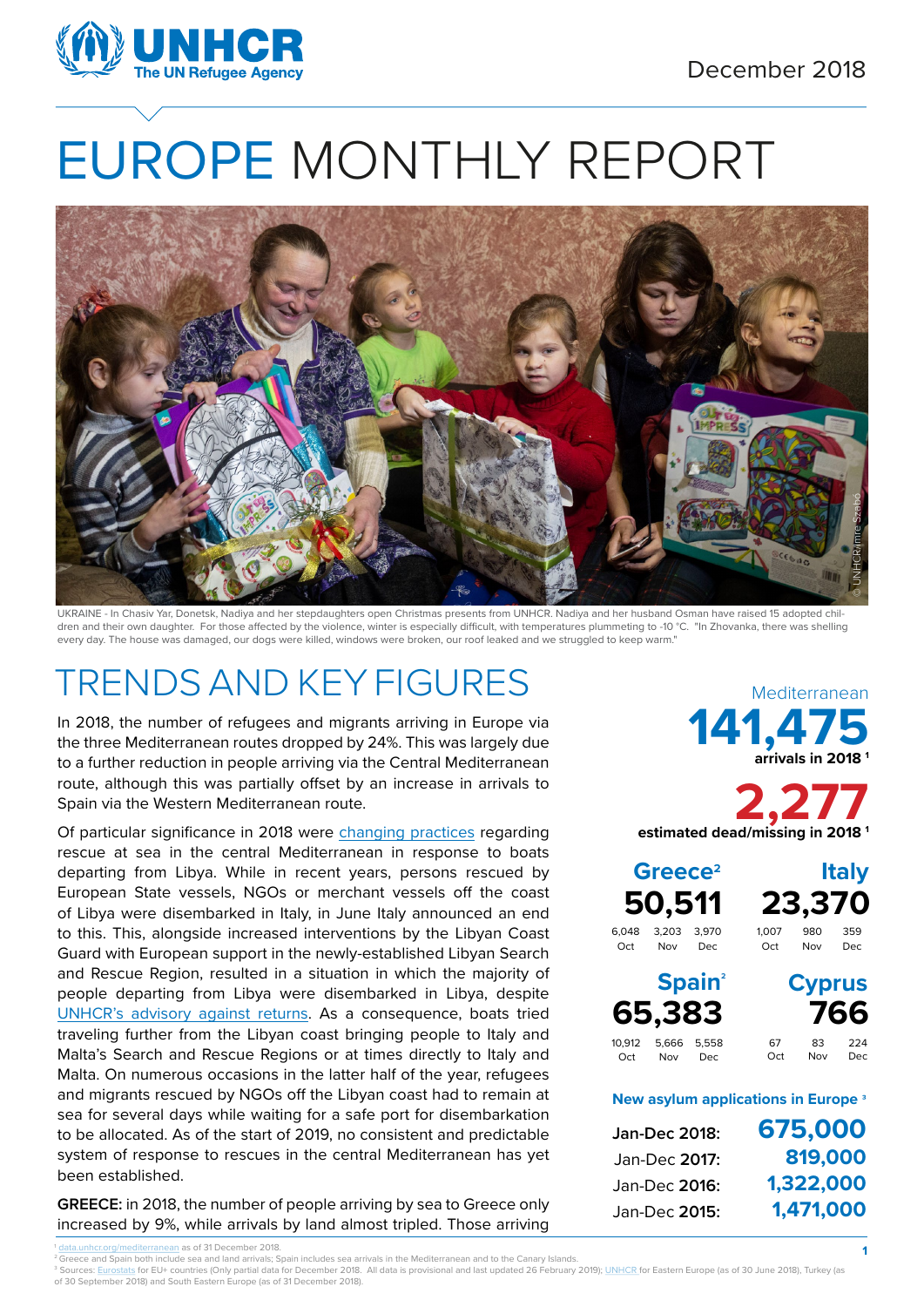



**Relocated in total** <sup>4</sup>  $\overline{5}$  as of 30 October 2018. from **Greece** 21,999

by sea were primarily from Afghanistan, Syria and Iraq. As in 2017, children comprised a sizeable proportion of arrivals by sea (37%) and 16% of these children were unaccompanied or separated. In December, more than 2,900 made the journey by sea to Greece despite the winter conditions, an increase from the 2,100 that had arrived in November. More than 120 people are believed to have died at sea while trying to cross to Greece in 2018, while some 73 people are reported to have died during attempts to cross the Turkey-Greece land border. Of those who died on the land route, 27 people were believed to have drowned in the Evros River and a further 29 people killed in vehicle accidents along the road towards Thessaloniki.

**ITALY:** the number of arrivals by sea dropped by 80% from almost 119,400 to 23,400. Although arrivals from Libya comprised 70% of those reaching Italy by sea in the first half of 2018, the limited number of arrivals from Libya in the latter half of the year (1,600) saw the overall proportion drop to 56%. Following Italy's announcement in June impacting on disembarkations in Italy of people rescued off the Libyan coast, in the latter half of the year just under 200 people were disembarked in Italy after rescue off the Libyan coast. A further 1,400 people who departed from Libya either reached Italy directly or were rescued in Italy or Malta's Search and Rescue Regions after passing beyond the Libyan Search and Rescue Region and were disembarked in Italy. Some 1,400 that departed Libya in 2018 arrived in Malta, either as a result of disembarkations following rescue off the Libyan coast or after rescue by Maltese authorities in Malta's Search and Rescue Region. More than 15,200 people were disembarked in Libya in 2018. In the latter half of the year, those disembarked in Libya amounted to some 85% of those rescued or intercepted off from Italy

from from **1,806**

**Returns EU-Turkey statement** <sup>12</sup> [12 Source: Ministry of Citizen Protection, Greece as of 31 December 2018.](http://data2.unhcr.org/en/situations/mediterranean)

the Libyan coast and included some who had been rescued by merchant vessels. Some 1,311 people are believed to have died while trying to cross the central Mediterranean Sea in 2018. While this represents a 54% decrease in the number of deaths at sea, it also reflects a significant increase in the rate of deaths in relation to arrivals with one death for every 14 arrivals in Europe from Libya in 2018 compared to one death for every 38 arrivals in 2017.

**SPAIN:** some 65,400 refugees and migrants arrived by land and sea, an increase of 131% compared to 2017. While the number of people arriving by land only increased by 10%, the largest increase was amongst those crossing the sea. The largest groups arriving in Spain were from Morocco, Guinea and Mali. The increase in Malians was particularly notable with some 10,000 people arriving in 2018 compared to just over 500 in 2017. In December, some 5,600 people arrived in Spain compared to 2,400 the previous December. Some 784 people are believed to have died while trying to cross the sea to Spain in 2018, almost four times as many as in 2017 when 202 people were believed to have died.

**WESTERN BALKANS:** a sizeable increase in the number of refugees and migrants arriving was noted in Bosnia and Herzegovina with some 24,100 arrivals. This appeared to be primarily due to shifting routes within the region as more people also travelled onwards from Greece via Albania and Montenegro to other EU Member States while others who had reached Serbia decided to try to move onwards also via Bosnia and Herzegovina.

#### OTHER SITUATIONS IN EUROPE

# Turkey **4.0 million** Ukraine

|                            | Refugees and asylum seekers 5 |
|----------------------------|-------------------------------|
| Syrian Arab Republic       | 3,637,000                     |
| Afghanistan                | 172,000                       |
| Iraq                       | 143,000                       |
| <b>Other nationalities</b> | 57,000                        |
|                            |                               |

5 Source: UNHCR *as of 28 February 2019*

# **1.6 million**

**Internally Displaced Persons 6 and Conflict Affected Persons7**

| 3,225  | Refugees: <sup>8</sup> |
|--------|------------------------|
| 6,152  | Asylum seekers: 9      |
| 35,574 | Stateless persons: 10  |

<sup>6</sup> Residing more permanently in government-controlled areas (GCA). 7 Estimated number of conflict-affected people living along the line of contact in government-controlled areas (GCA) and non-government controlled areas (NGCA). 8 UNHCR, State Migration Service of Ukraine as of 01/07/2018 9 UNHCR as of 30/11/2018 10 State Migration Service of Ukraine as of 01/01/2019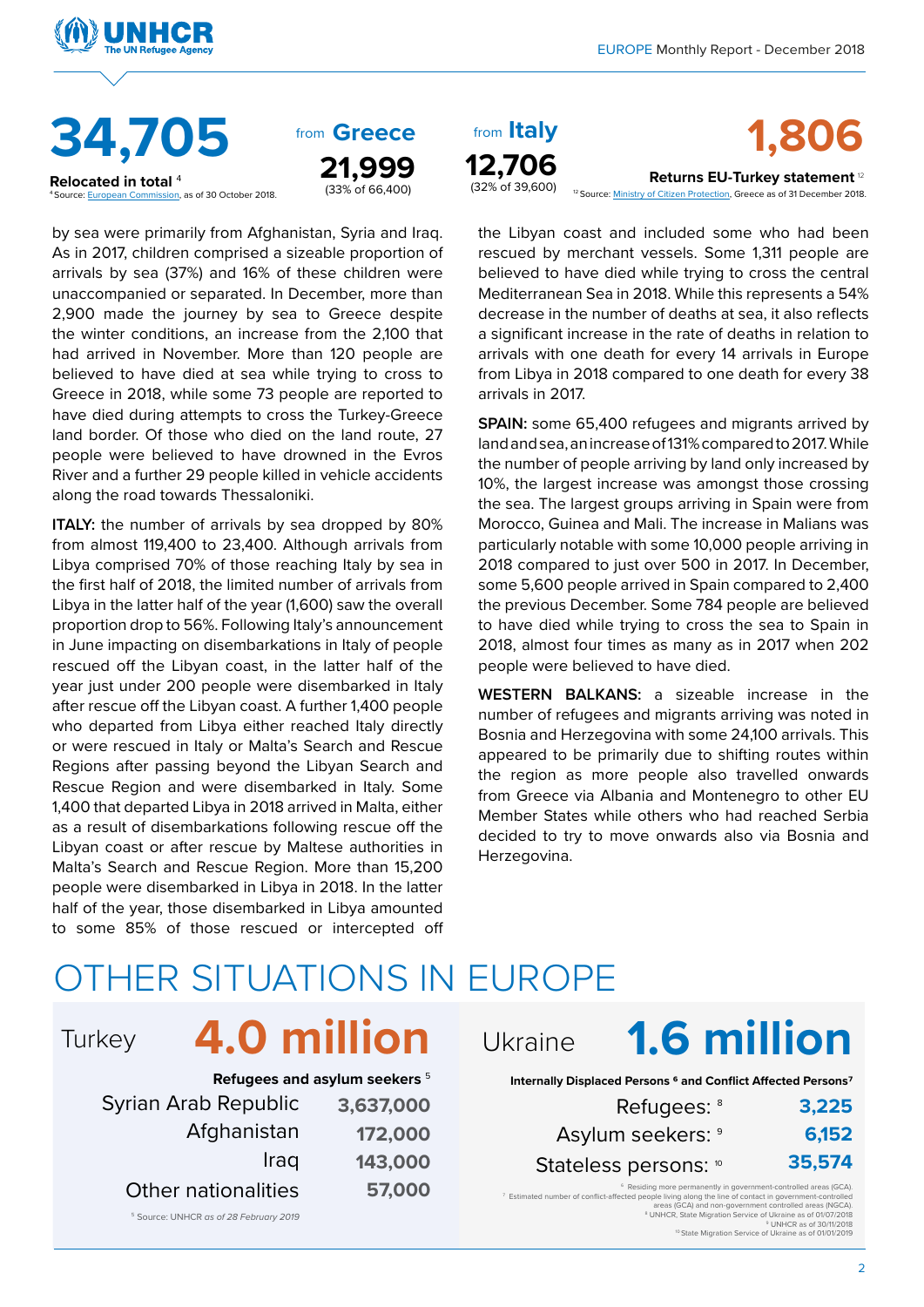

### **KEY DEVELOPMENTS**

**Ireland:** In December, 227 Syrian refugees, including 109 children, were resettled from Lebanon.

5

**EU:** In preparation for Romania assuming the presidency of the Council of the European Union from January, UNHCR [released](https://www.unhcr.org/news/press/2018/12/5c1ca0ad4/unhcr-calls-romanian-eu-presidency-unite-eu-countries-stronger-fairer-response.html) its recommendations

1

2

**France:** Following President Macron's pledge to bring to France 100 Yazidi women victims from Iraq, a first group arrived in France on 20 December and were welcomed at the airport by the Minister of Interior..

3

**Portugal:** In mid-December, 33 refugees from South Sudan and Syria were resettled from Egypt, the first of expected 1,010 refugees that Portugal will resettle from Egypt and Turkey by October 2019..

4

**Italy:** The refugee status determination reform was implemented in Italy, with a new system becoming operational in July.

Includes Serbia and Kosovo (S/RES/1244 (1999)). The boundaries and names shown and the designations used on this map do not imply official endorsement or acceptance by the United Nations.

**Rescue at sea:** In December, there were several more rescues by NGOs in the Libyan Search and Rescue Region. In the absence of a coordinated and predictable regional response to rescue at sea, there were again significant delays before a safe port for disembarkation was authorised. In early December, 11 persons rescued by a Spanish fishing vessel in November were finally permitted to disembark in Malta, a decision [welcomed](https://www.unhcr.org/mt/4076-press-comment-unhcr-welcomes-decision-to-allow-disembarkation-on-humanitarian-grounds.html) by UNHCR, and subsequently transferred to Spain. Maltese authorities also rescued a further 249 people from three different boats south of Malta that had departed from Libya. The largest groups were from Eritrea and Bangladesh. UNHCR staff attended the disembarkations and subsequently supported the authorities in the initial processing, including coordinating provision of interpreters. In Spain, 308 people rescued by the NGO Proactiva Open Arms were disembarked at the end of the month in Algeciras. The group was predominantly from Somalia, Côte d'Ivoire, Sudan and included 138 children. UNHCR and partner organization CEAR attended disembarkation procedures and carried out regular information provision activities. Many of those disembarking were observed to have protection needs. All new arrivals were transferred to second-line reception facilities and UNHCR has been following up there.

As of the end of December, two groups totaling 49 people who had been rescued in separate incidents by the NGOs Sea Watch and Sea Eye off the Libyan coast had still [not](https://www.unhcr.org/news/press/2018/12/5c2a0e364/day-2018-unhcr-urges-rapid-solution-refugees-stranded-mediterranean-sea.html)  [been allocated](https://www.unhcr.org/news/press/2018/12/5c2a0e364/day-2018-unhcr-urges-rapid-solution-refugees-stranded-mediterranean-sea.html) a safe port for disembarkation.

**Denmark:** At the end of November, the Danish government introduced several changes in Denmark's immigration policy, including a shift from a focus on integration to returns, with any granted status to be labeled as temporary. Furthermore, the asylum authorities must deny extension of a permit or cease a permit, unless Denmark's international obligations so hinders, e.g. when a situation in the home country has improved although still unstable and fragile. Finally, the benefits given to refugees shall be lowered with DKK 2,000 per month after a three year stay in Denmark.

**European Union:** In preparation for Romania assuming the presidency of the Council of the European Union from January, UNHCR [released](https://www.unhcr.org/news/press/2018/12/5c1ca0ad4/unhcr-calls-romanian-eu-presidency-unite-eu-countries-stronger-fairer-response.html) its recommendations calling for Romania to "use its upcoming Presidency to mobilize the EU around the stronger and fairer response for forcibly displaced people that is at the heart of the Global Compact on Refugees." The [recommendations](https://www.refworld.org/docid/5c1b68684.html) include calls for expanding resettlement and complementary pathways of admission, advancing efforts to establish predictable disembarkation and processing mechanisms in the Central Mediterranean area, ensuring European border guards provide effective access to territory and asylum procedures for people seeking international protection, and providing sufficient support for integration. 1

**France:** Following President Macron's pledge to bring to France 100 Yazidi women victims from Iraq, a first group (20 women and their relatives, amounting to 80 persons in total) arrived in France on 20 December and 2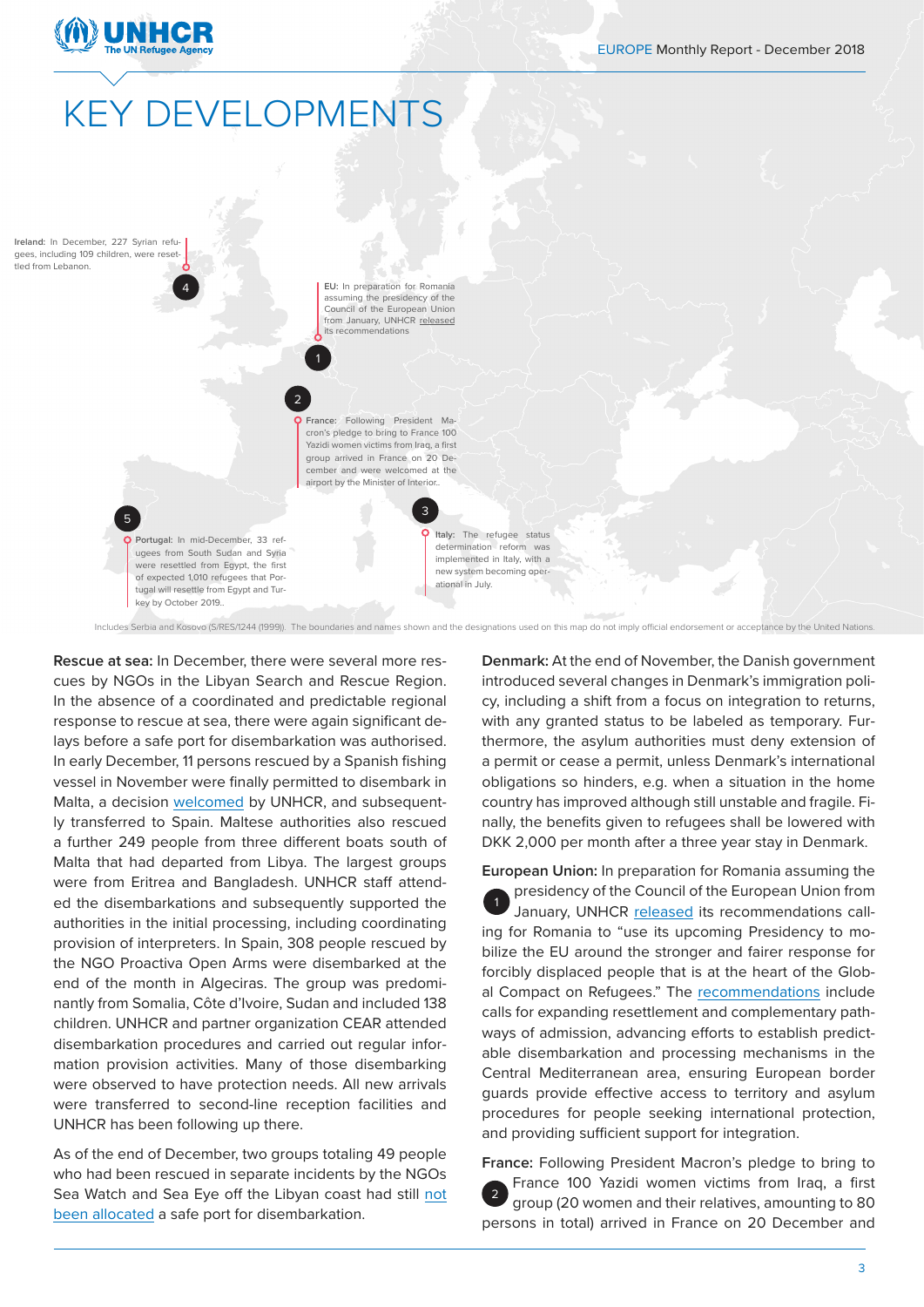

were welcomed at the airport by the Minister of Interior. A further 80 women and their families are expected in 2019. In addition, on 13 December, UNHCR France launched its [report](https://www.unhcr.org/fr-fr/news/stories/2018/12/5c17b4354/dans-une-nouvelle-etude-cest-bien-quon-nous-ecoute-le-hcr-appelle-a-une.html) of the survey on unaccompanied and separated children and their protection in France. UNHCR called for better policies and practices in particular to identify and refer children at the border and in the country as well as for welfare care centres adapted to their specific needs and the need for legal representatives for effective access to protection and durable solutions.

**Germany:** In December, the German government agreed on two priority groups for the remaining resettlement/humanitarian admission places for 2018/2019 of the quota of 10,200. Humanitarian admissions of Syrians from Turkey will continue with up to 500 individuals per month. In addition, it is planned to resettle refugees stranded in Jordan, Lebanon, Egypt, Ethiopia and potentially Niger. In addition, up to 500 individuals will be resettled in the context of the newly established pilot programme on 'community sponsorship', and the state of Schleswig-Holstein will implement an admission scheme for another 500 people over the course of the next three years, in cooperation with UNHCR.

**Greece:** As winter bites, UNHCR [helps](https://www.unhcr.org/news/latest/2018/12/5c24d1524/thousands-asylum-seekers-moved-greek-islands.html) the Greek government move vulnerable asylum-seekers from reception centres on the Aegean Islands to shelter on the mainland. Since early September, with the support of UNHCR, the Greek government moved more than 11,500 people from Moria and other RICs on the Greek Aegean Islands. to reception sites, hotels, and apartments on the mainland. UN-HCR, with funding from the European Commission, assists in the transfers by bussing people to and from sea ports and organizing ferry tickets. UNHCR's ESTIA programme this month provided 27,000 places in apartments across Greece for asylum-seekers - the highest number of places since the programme started in 2015. UNHCR also provided cash assistance to 63,000 people this month.

**Italy:** The refugee status determination reform was implemented in Italy, with a new system becoming operational in July. The Ministry of the Interior recruited 250 caseworkers in the Territorial Commissions across Italy, tasked with interviewing asylum-seekers and assessing individual cases. The UNHCR staff no longer conducts interviews with asylum-seekers, while is part of the decision-making panel together with a Deputy Prefect and two government caseworkers, fostering the Commission's capacity in relation to interviewing techniques, country of origin information research, and decision drafting. 3

On 19 December, 103 people, in majority from Somalia and Eritrea, arrived in Italy after being evacuated directly from Libya. The majority of the group had initially been hosted at the Gathering and Departure Facility, which [opened](https://www.unhcr.org/news/press/2018/12/5c09033a4/first-group-refugees-evacuated-new-departure-facility-libya.html) earlier in the month in Tripoli to provide an alternative to detention. The group included families survivors of sexual

and gender-based violence. After initial procedures upon arrival, the group was transferred to reception facilities to undergo refugee status determination in Italy. UNHCR provided initial support and information upon arrival at the airport and will follow up on the progress of members of the group. This was the third evacuation of persons of concern from Libya to Italy, after 162 and 150 individuals arrived in Italy in December 2017 and February 2018, respectively. Furthermore, on 14 November, 51 asylum-seekers and refugees, including women, children and vulnerable individuals, arrived from Niger to Italy following an evacuation from Libya to Niger.

**Ireland:** In December, 227 Syrian refugees, including 109 children, were resettled from Lebanon. The families will reside in an Emergency Reception and Orientation Centre while awaiting permanent housing in communities across the country. In addition, in early December, the first Syrian family arrived from Lebanon as part of a pilot phase of a new community sponsorship programme. 4

**Montenegro:** With support of UNHCR, two teenage girls from Ghana were able to reunify with their mother in Montenegro where she had been granted international protection. The mother and her daughters had been apart for five years. UNHCR Montenegro organized and funded their journey from Ghana to Montenegro, which took place on 30 November, and has continued to assist the family in their integration process in the country.

**Portugal:** In mid-December, 33 refugees from South Sudan and Syria were resettled from Egypt, the first of expected 1,010 refugees that Portugal will resettle from Egypt and Turkey by October 2019. The resettled refugees will receive support from municipal authorities and NGOs as they settle. UNHCR welcomed their arrival with a [press release.](https://www.unhcr.org/news/press/2018/12/5c1a0d624/first-resettled-refugees-arrive-portugal-under-new-scheme.html) 5

**Switzerland:** On 20 December, High Commissioner Filippo Grandi held talks with Swiss Federal Councillors in Bern about cooperation between Switzerland and UNHCR, the adoption of the Global Compact on Refugees, conditions in Libya, as well as the situation of Syrian refugees.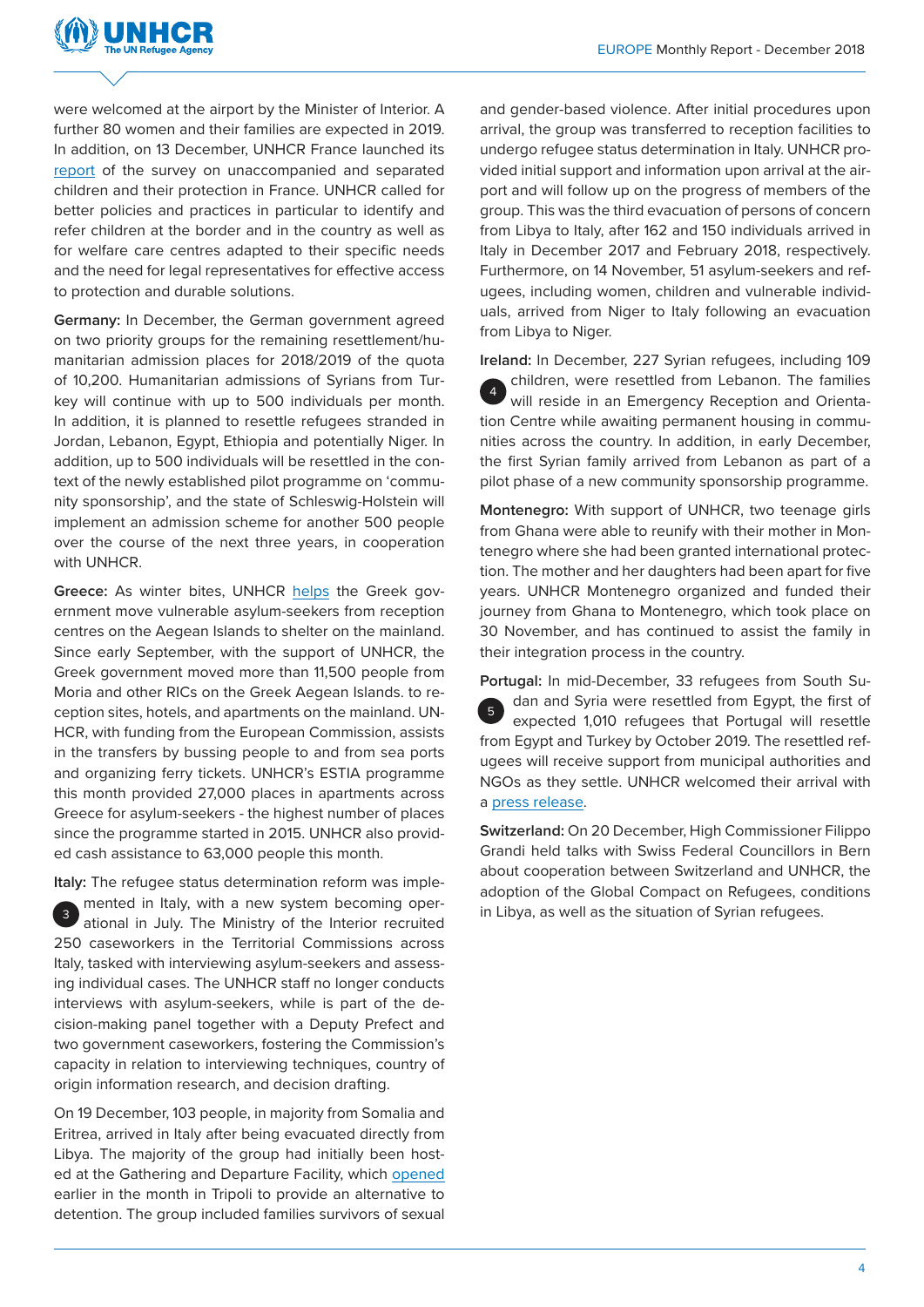

## KEY HIGHLIGHTS FROM 2018

- **NORWAY:** On 10 January, the Parliament decided that the Norwegian Directorate of Immigra-**January** tion (UDI) must follow the Convention of the Rights of the Child when processing asylum applications of unaccompanied and separated children. UDI must follow the convention's requirements for a thorough, comprehensive and individual assessment of the best interest of the child in each individual case.
- **FRANCE:** A [new immigration and asylum bill](https://www.ladocumentationfrancaise.fr/rapports-publics/184000099/index.shtml#book_sommaire) was presented to the National Assembly on 21 February. UNHCR issued a [press release](https://www.unhcr.org/fr-fr/news/press/2018/3/5a9ff2884/france-le-hcr-salue-plusieurs-mesures-du-projet-de-loi-sur-lasile-mais.html) with its [recommendations](https://www.refworld.org/docid/5a9ecfb74.html) on the new bill, welcoming the introduction of a four-year residence permit for beneficiaries of subsidiary protection and stateless persons, as well as the plan to extend family reunification. However, UNHCR emphasizes the need to ensure a fair and equitable asylum system, including for accelerated procedures, by providing legal, social and medical support throughout the asylum process. The draft law has generated criticism, including by French prominent institutions such as the State Council, ""The Defender of Rights" and the National Court of Asylum, which have been on strike, with immigration lawyers also raising concerns over aspects of the draft law. Some workers at the French Office for the Protection of Refugees and Stateless People (OFPRA) equally protested on 21 February against what they consider "a departure from France's tradition of asylum" **February**
	- **SERBIA:** On 22 March, the Serbian Parliament adopted a new Law on Asylum and Temporary Protection, as well as new laws on Foreigners and on the Protection of State Borders. All three new laws will be relevant for managing the refugee and migration situation. The new Asylum Law, for example, aligns Serbian legislation to international and EU standards by including an improved refugee definition and enhanced provisions for unaccompanied and separated asylum-seeking children. UNHCR welcomed the entering into effect of the Laws through a [press](http://www.unhcr.rs/en/dokumenti/saopstenja-za-medije/agencija-un-za-izbeglice-pozdravlja-vazne-zakone.html) [release](http://www.unhcr.rs/en/dokumenti/saopstenja-za-medije/agencija-un-za-izbeglice-pozdravlja-vazne-zakone.html). **March**
		- **GERMANY:** On 16 April, in a [press release](https://www.unhcr.org/dach/de/22061-unhcr-warnt-vor-auslagerung-des-fluechtlingsschutzes.html) regarding ongoing reforms to a Common European Asylum System (CEAS), UNHCR warned against outsourcing responsibility for refugee protection. "This does not help the refugees or Europe," said Dominik Bartsch, UNHCR representative in Germany. "We welcome that Europe is seeking a collaborative, functioning asylum concept," says Bartsch. "The federal government should not make the mistake of restricting protection and outsourcing to third countries. This may save costs in the short term, but in the long run it is the most expensive, least secure and most inhuman solution." **April**

**HUNGARY:** UNHCR [urged](https://www.unhcr.org/news/press/2018/5/5b0d71684/unhcr-urges-hungary-withdraw-draft-law-impacting-refugees.html?utm_source=NEWS&utm_medium=email&utm_content=The%20Refugee%20Brief%20-%20STAFF&utm_campaign=HQ_EN_therefugeebrief_staff_180530) the Government of Hungary to withdraw a package of laws to be introduced in the Hungarian Parliament that would significantly restrict the ability of NGOs and individuals to support asylum-seekers and refugees. UNHCR is seriously concerned that these proposals, if passed, would deprive people who are forced to flee their homes of critical aid and services, and further inflame tense public discourse and rising xenophobic attitudes. "UN-HCR appeals to Hungary to remain committed to protecting refugees and asylum-seekers, including by facilitating the essential role and efforts of qualified civil society organizations," said Pascale Moreau, Director of UNHCR's Europe Bureau. "Without their work, many refugees and asylum-seekers will inevitably suffer serious hardship as they would be deprived of important services such as medical and psycho-social care, housing, education, employment, access to information and legal aid." **May**

**BOSNIA AND HERZEGOVINA:** As a result of the increased number of refugees and migrants arriving in the country as well as many trying to move back and forth and trying to move onwards, the humanitarian situation in Una Sana Canton in the north of the country, was particularly challenging. Over 3,800 refugees and migrants were estimated to be in the canton, with informal settlements being established in Bihać and outside Velika Kladuša, in the immediate vicinity of the Croatian border. Living and sanitary conditions in the informal sites were poor and some security incidents took place, including a Moroccan national stabbed to death. With few people successful in moving on to Croatia, and with more people arriving to the area, the  $\Diamond$  numbers in these sites increased and reached 24,100 at year end. **June**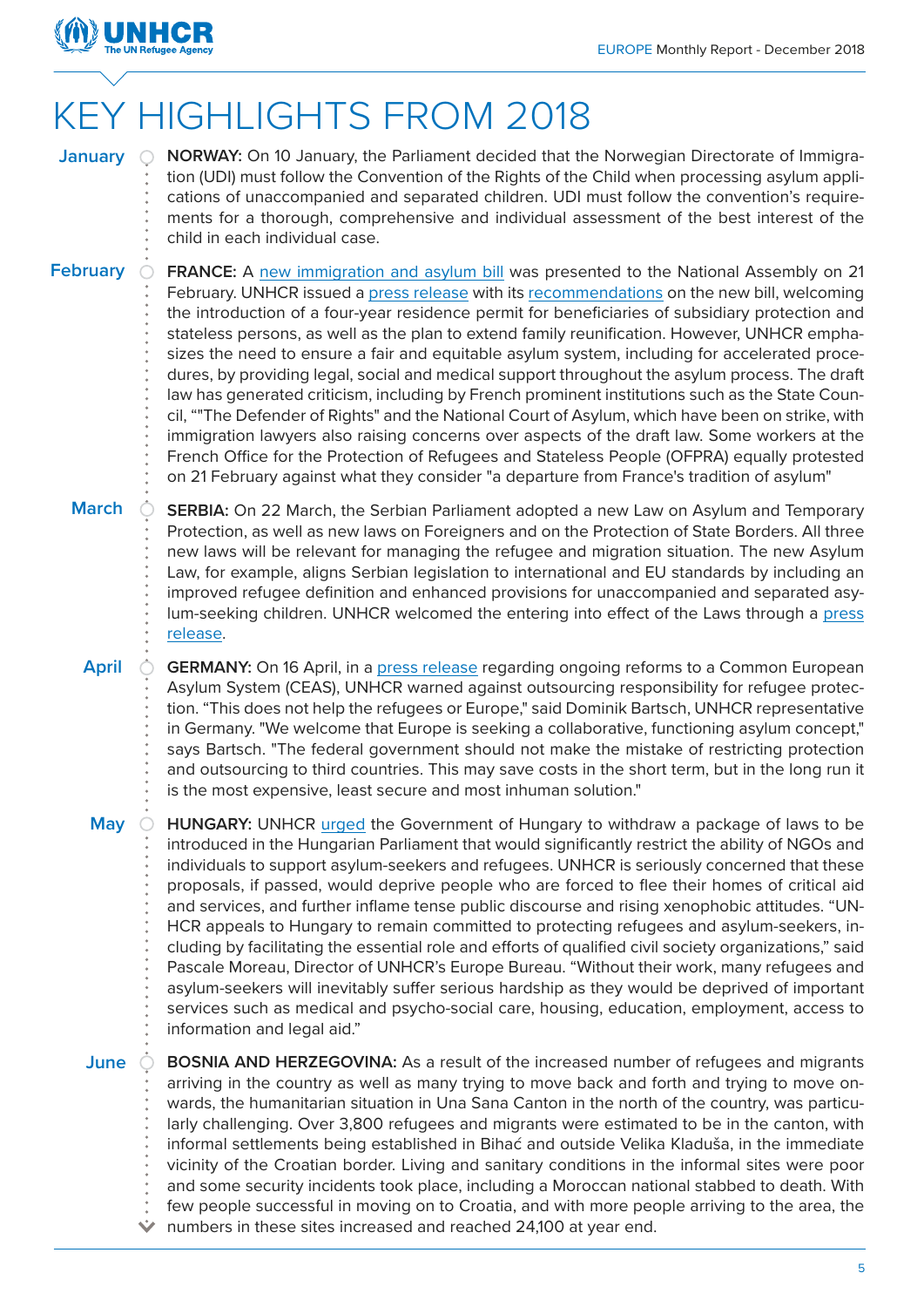

#### KEY HIGLIGHTS FROM 2018 CONTINUED

| July             | THE NETHERLANDS: On 2 July the Minister of Social Affairs and Employment introduced the<br>new integration policy to be fully implemented by 2020. Unlike the current policy where ref-<br>ugees choose their own civic integration course, municipalities will oversee and assist with<br>the integration process, by setting up a personal integration plan for refugees, which includes<br>language courses, rent and costs for insurance. Dutch language requirements were raised<br>from A2 (advanced beginners) to B1 (early intermediate level), in order to increase employment<br>opportunities.                                                                                                                                                                                                                                                                                                                                                                                                                                                                                                                                                                                                    |
|------------------|--------------------------------------------------------------------------------------------------------------------------------------------------------------------------------------------------------------------------------------------------------------------------------------------------------------------------------------------------------------------------------------------------------------------------------------------------------------------------------------------------------------------------------------------------------------------------------------------------------------------------------------------------------------------------------------------------------------------------------------------------------------------------------------------------------------------------------------------------------------------------------------------------------------------------------------------------------------------------------------------------------------------------------------------------------------------------------------------------------------------------------------------------------------------------------------------------------------|
| <b>August</b>    | GREECE: The situation on Lesvos' Moria, where 7,000 people were living in dreadful conditions<br>at a RIC intended for 2,000, created serious concern. A quarter of them are children. Media<br>reported on the physical and mental health effects of Moria's conditions on refugees, and on<br>children attempting suicide. UNHCR urged Greece to address overcrowded reception centres<br>on Aegean islands by transferring those eligible to the mainland, by increasing capacity in the<br>mainland to host them and by improving reception centres and providing alternative accom-<br>modation for the most vulnerable. UNHCR also urged the Government to strengthen efforts to<br>overcome administrative and logistical delays and deliver previous commitments to decongest<br>the RICs on the islands, and to consider extraordinary measures including by working closely<br>with civil society and non-governmental organizations in certain areas such as delivering health<br>care.                                                                                                                                                                                                           |
| <b>September</b> | <b>SPAIN:</b> UNHCR applauded Spain and Haiti's landmark decisions to join international agree-<br>ments to address statelessness, a situation faced by millions of people deprived of basic rights<br>because they are not considered as nationals by any State. Spain, which was already party<br>to the 1954 Convention relating to the Status of Stateless Persons, adhered to the 1961 Con-<br>vention on the Reduction of Statelessness on 25 September. The country also established a<br>national statelessness status determination procedure in 2001 and has amended its legislation<br>to help avoid new statelessness cases.                                                                                                                                                                                                                                                                                                                                                                                                                                                                                                                                                                     |
| <b>October</b>   | ITALY: On 04 October, the President of the Republic signed a new law decree on migration<br>and security in Italy. The new decree came into force the following day and was subsequent-<br>ly converted into law. UNHCR expressed concerns that the decree concurrently deals with<br>asylum and security, and the fact that some provisions of the decree appear in contrast with<br>international refugee law and risk weakening protection guarantees especially for people with<br>specific needs. The new decree also introduced specific grounds for special protection but<br>repealed humanitarian protection.                                                                                                                                                                                                                                                                                                                                                                                                                                                                                                                                                                                       |
| <b>November</b>  | <b>UKRAINE:</b> UNHCR launched its winterization activities, targeting with coal and cash distribution<br>3,247 of the most vulnerable displaced and other conflict-affected households in areas near<br>the 'contact line' in eastern Ukraine. To celebrating four years since the launch of the glob-<br>al campaign to eradicate statelessness, on 5 November UNHCR gathered representatives of<br>the Ukrainian Government, Members of Parliament, partner NGOs, civil society activists and<br>Embassies in an event entitled Eradicating Statelessness in Ukraine: Achievements and Chal-<br>lenge. The highlight of the conference was discussion of a draft law to establish a Stateless<br>Determination Procedure for Ukraine (draft law #9123). In east Ukraine, UNHCR continued pro-<br>tection monitoring visits in Khutir Vilnyi of Zolote4, which saw the escalation of military activities<br>with six shelters damaged and one destroyed by shwelling. Through the NGO partner Proliska,<br>the affected households received individual protection assistance in the form of cash, winter-<br>ization support and distribution of various non-food items, including shelter emergency kits. |
| <b>December</b>  | RESCUE AT SEA: on last day of 2018, UNHCR urged rapid solution for refugees stranded on<br>Mediterranean Sea. In 2019, there is a critical need to end the current boat-by-boat approach,<br>and for States to implement a regional arrangement that provides shipmasters with clarity and<br>predictability on where to disembark refugees and migrants rescued on the Mediterranean.                                                                                                                                                                                                                                                                                                                                                                                                                                                                                                                                                                                                                                                                                                                                                                                                                       |

 $\ddot{\sim}$